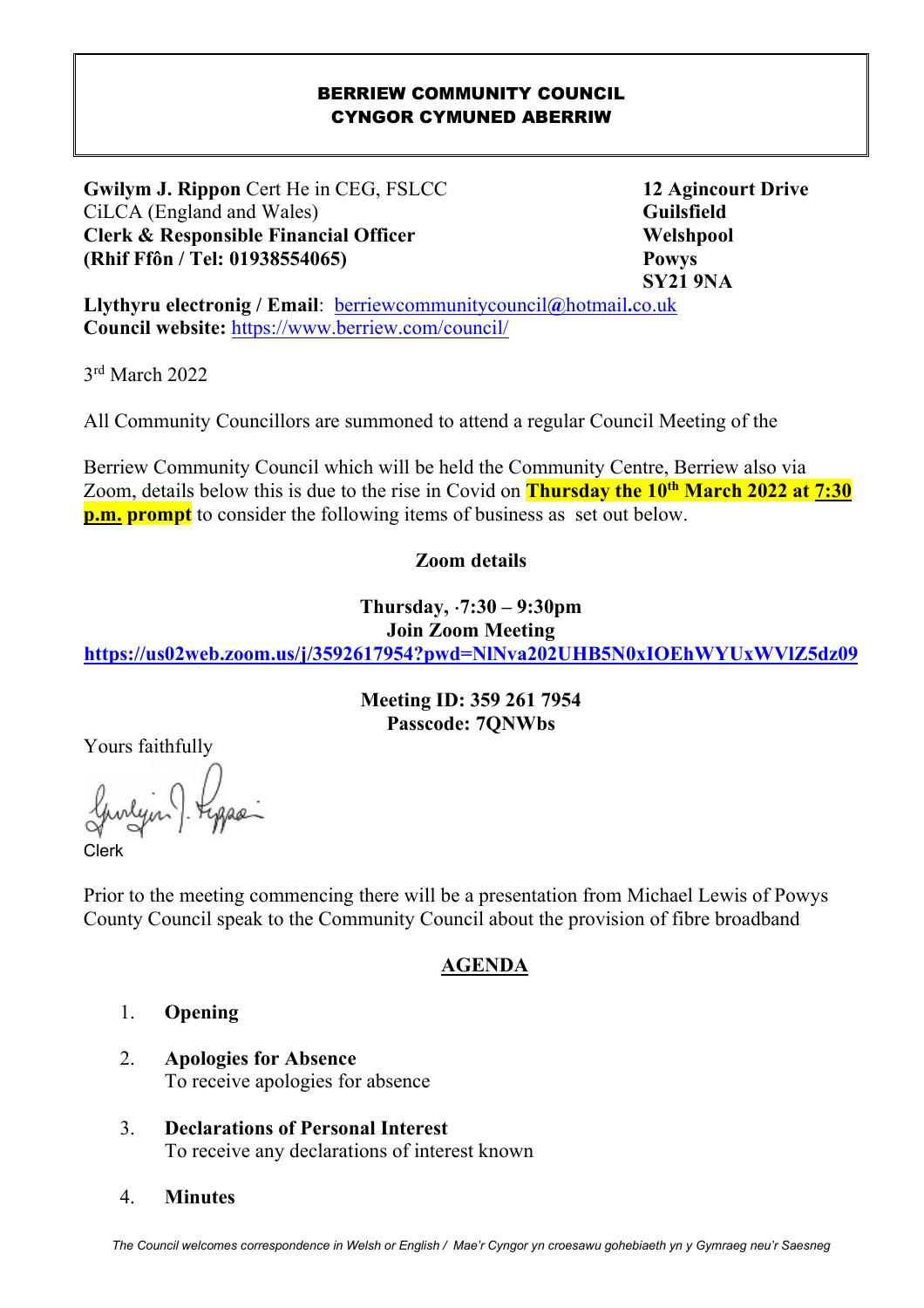a) To confirm the minutes of the Meeting of the Community Council held on the 10<sup>th</sup> February 2022

### 5. **Open discussion for members of the public**

Time is set aside set for public participation to ask questions, make statements etc. on items on the agenda (*limited to 5 minutes per person)*. The public however **must not** take part at any other time during the meeting

To receive a presentation from Michael Lewis of Powys County Council speak to the Community Council about the provision of fibre broadband

### 6. **Chair's update**

### 7. **Information from the minutes**

Update on matters previously discussed and any outstanding actions

### 8. **Planning**

To receive the following Planning Applications:

1. 22/0335/FUL

Application for the erection of two holiday lodges, creation of access, installation of septic tank and all other associated works | Fox Farm Garthmyl Montgomery Powys SY15 6RW22/0012/DIS

2. 22/0292/DIS

Application for the discharge of condition 3 of planning permission 21/1850/FUL in relation to biodiversity enhancement plan | Land NE Of Panney Pentre Llifior Berriew Welshpool Powys SY21 8QJ

3. 22/0225/DIS

Application to discharge condition 3, 20, 21, 22, 23, 27, 28 and 29 of planning approval 21/0225/REM | Land Adjacent To Belle Vue Garthmyl Welshpool Powys

4. 22/0202/AGR

Application for the erection of an extension to an agricultural building for fodder and machinery storage (22.86m wide) | Pen Y Ffridd Castle Caereinion Welshpool SY21 9AU

#### 9. **Finance**

- 1. To discuss and decide on the revised guidelines for grant applications
- 2. To discuss and decide on the national pay award which is to be backdated (report attached)
- 3. To discuss and decide to obtain a full zoom account

*The Council welcomes correspondence in Welsh or English / Mae'r Cyngor yn croesawu gohebiaeth yn y Gymraeg neu'r Saesneg*